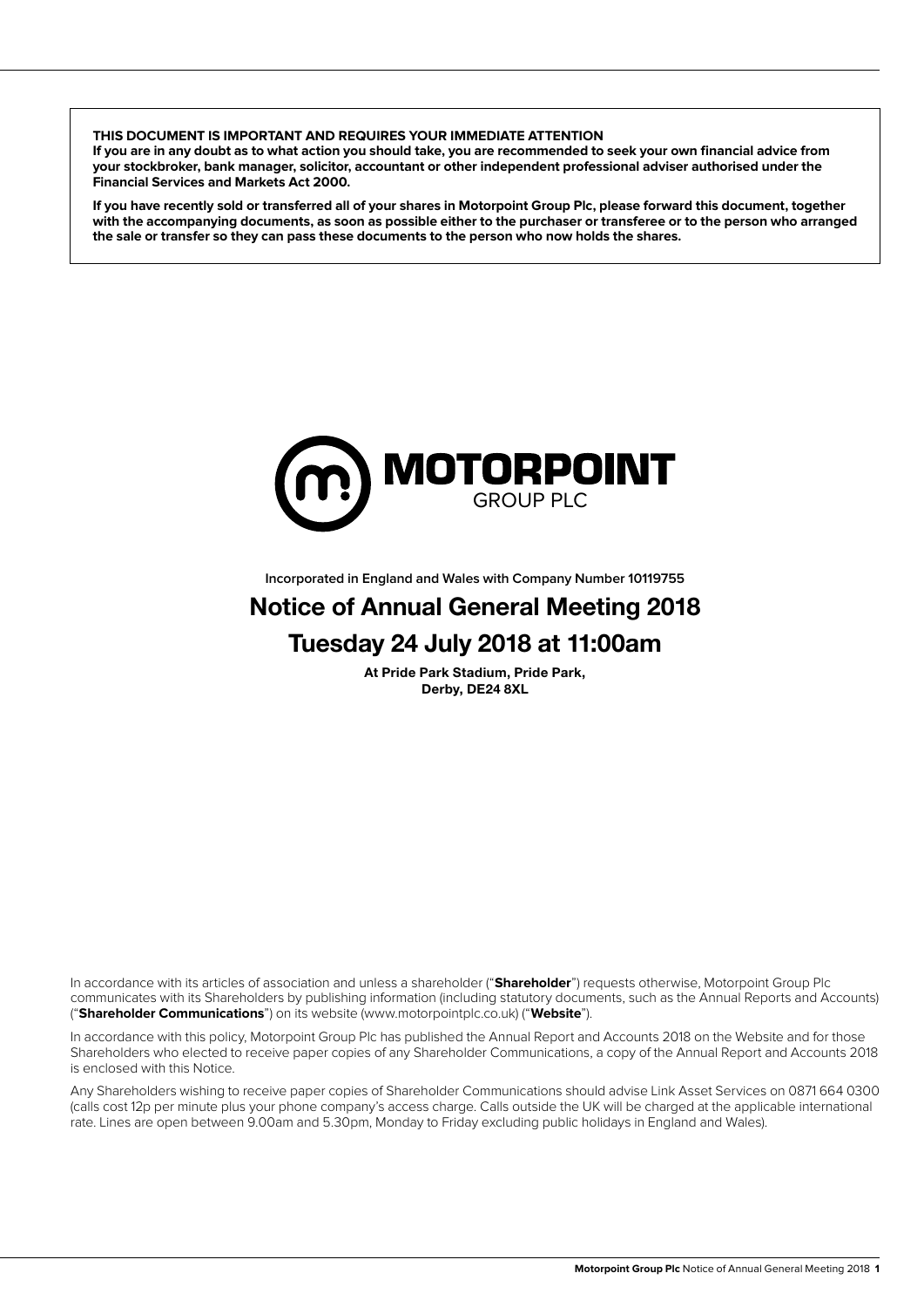Registered Office: **Motorpoint** Chartwell Drive West Meadows Industrial Estate Derby DE21 6BZ Company Number: 10119755

## **Letter from the Chairman**

21 June 2018

Dear Shareholder

#### **2018 Annual General Meeting**

I am pleased to inform you that the Annual General Meeting ("**AGM**" or the "**Meeting**") of Motorpoint Group Plc ("**Motorpoint**" or the "**Company**") will be held at 11:00am on Tuesday 24 July 2018 at Pride Park Stadium, Pride Park, Derby, DE24 8XL.

Notice of the AGM is set out on pages 3 to 5 of this document with explanatory notes set out on pages 6 to 11. There will be an opportunity for you to ask questions at, and I would encourage you to attend, the AGM.

#### **Voting**

At the meeting itself, voting on all the proposed resolutions will be conducted on a poll rather than on a show of hands, in line with recommended best practice. Voting by poll is more transparent and equitable because it includes the votes of all Shareholders who have cast their vote by proxy, rather than just the votes of Shareholders who attend the AGM.

Shareholders will be asked to consider and, if thought fit, approve resolutions in respect of the matters set out on pages 3 to 5. The results will be published on our website www.motorpointplc.com and they will also be released to the London Stock Exchange via a Regulatory Information Service.

#### **Website**

Our corporate website www.motorpointplc.com provides more information about Motorpoint including:

- a copy of our full Annual Report and Accounts; and
- all our latest news and regulatory announcements.

#### **Admission on the day**

If possible, please arrive by 10:45am to allow sufficient time for registration and security clearance. Documents will also be made available for inspection prior to the AGM at 10:45am. Please bring your attendance document with you. This will be either the tear off portion of your Proxy Form or, for those registered for electronic communications, please bring a copy of the email you will have received.

#### **Action to be taken**

A Proxy Form for use by Shareholders in connection with the AGM will be posted to Shareholders who appeared on the register of Shareholders at the close of business on 20 June 2018, being the last practicable date prior to publication of the Notice. Those Shareholders who are registered for electronic communications will be sent an email incorporating a link to the online voting site (see below). Whether or not Shareholders propose to attend the AGM, it is important that they complete, sign and return a Proxy Form.

Shareholders should return the Proxy Form to Link Asset Services (the "**Registrar**") at The Registry, 34 Beckenham Road, Beckenham, Kent BR3 4TU. Alternatively, Electronic Proxy Appointment ("**EPA**") is available for the AGM. EPA enables Shareholders to lodge their proxy appointment by electronic means via a website provided by the Company's Registrar, Link Asset Services, at www.signalshares.com. CREST members may use the CREST electronic proxy appointment service to submit their proxy appointment in respect of the AGM.

Our CREST Issuer Agent ID is RA10. Further information regarding the appointment of proxies and voting is set out on pages 6 to 7. Please note that all proxy votes and appointments, whether postal or electronic, must be received by the Registrar no later than 11:00am on Friday 20 July 2018.

#### **Recommendation**

The Directors of the Company consider that all of the resolutions to be proposed at the Meeting are in the best interests of Motorpoint and its Shareholders as a whole and are most likely to promote the success of Motorpoint. The Directors unanimously recommend that you vote in favour of all the proposed resolutions as they intend to do in respect of their own beneficial holdings currently amounting to 41% of the issued share capital of Motorpoint.

Yours sincerely

**Mark Morris Chairman, Motorpoint Group Plc**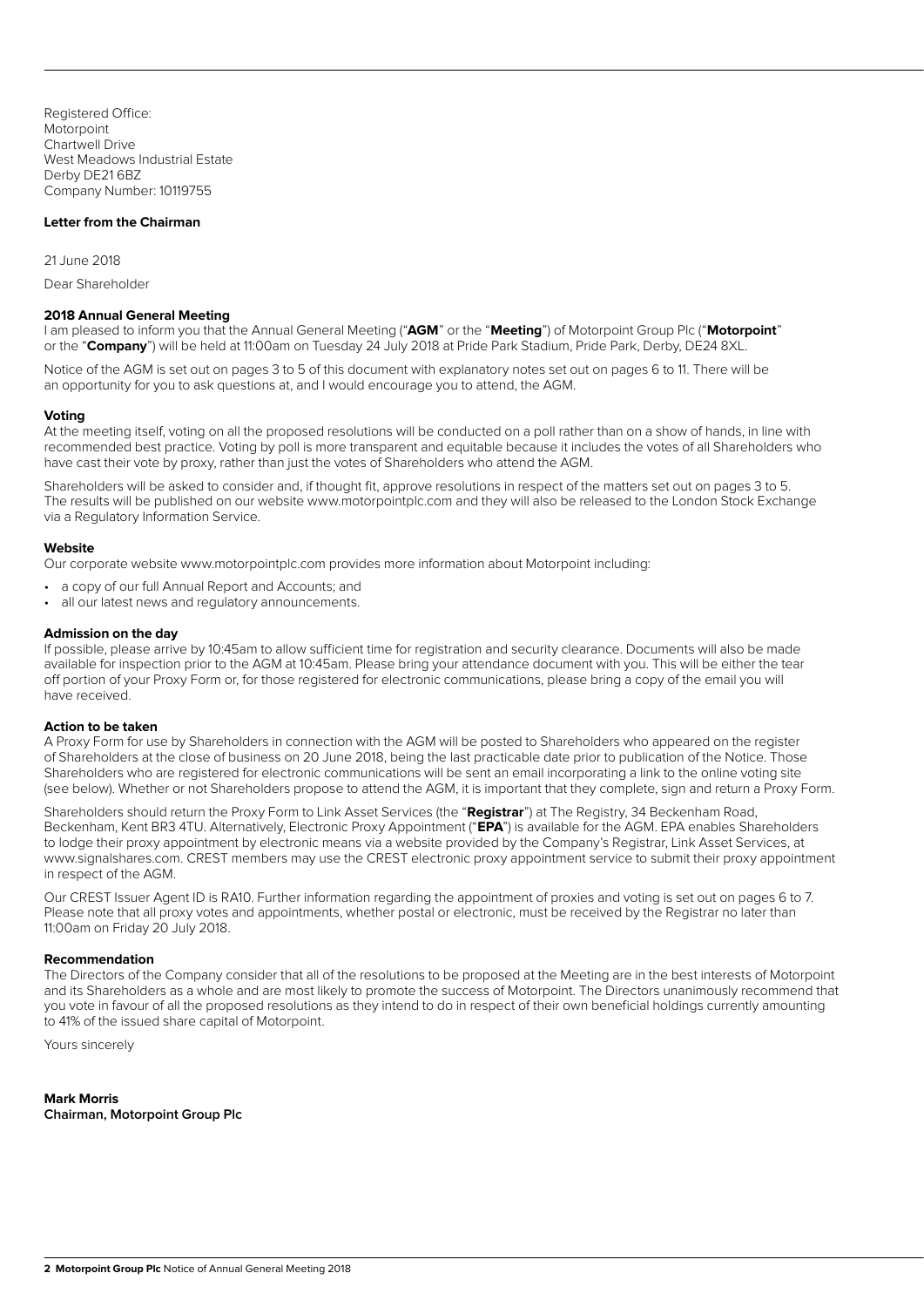## **Notice of 2018 Annual General Meeting**

Notice is hereby given that the 2018 Annual General Meeting (the "**AGM**" or the "**Meeting**") of Motorpoint Group Plc (the "**Company**") will be held at Pride Park Stadium, Pride Park, Derby, DE24 8XL on Tuesday 24 July 2018 at 11:00am.

You will be asked to consider and vote on the resolutions below. Resolutions 1 to 13 (inclusive) will be proposed as ordinary resolutions and resolutions 14 to 17 (inclusive) will be proposed as special resolutions.

## **Ordinary Resolutions**

# **1. 2018 Annual Report And Accounts**

To receive, consider and adopt the Company's audited financial statements for the financial year ended 31 March 2018, together with the Directors' Report and the Auditors' Report on those accounts (collectively the "**Annual Report and Accounts**").

#### **2. Directors' Remuneration Report**

To approve the Directors' Remuneration Report (other than the part containing the Directors' Remuneration Policy) contained within the Annual Report and Accounts.

#### **3. Final Dividend**

To declare a final dividend of 4.6 pence per Ordinary Share, as recommended by the Board, in respect of the financial year ended 31 March 2018.

#### **4. Re-election of Director**

To re-elect Mark Carpenter as an executive director of the Company.

## **5. Re-election of Director**

To re-elect James Gilmour as an executive director of the Company.

#### **6. Re-election of Director**

To re-elect David Shelton as a non-executive director of the Company.

#### **7. Re-election of Director**

To re-elect Mark Morris as a non-executive director of the Company.

#### **8. Re-election of Director**

To re-elect Mary McNamara as a non-executive director of the Company.

## **9. Re-election of Director**

To re-elect Gordon Hurst as a non-executive director of the Company.

#### **10. Re-election of Director**

To re-elect Steve Weller as a non-executive director of the Company.

#### **11. Appointment of Auditors**

To re-appoint PricewaterhouseCoopers LLP as auditors of the Company to hold office from the conclusion of the AGM until the conclusion of the next AGM at which accounts are laid.

## **12. Auditor's Remuneration**

To authorise the Board to determine the auditors' remuneration.

## **13. Authority to Allot Shares**

That, in accordance with section 551 of the Companies Act 2006 (the"**Act**"), the directors of the Company (the "**Directors**") be and are generally and unconditionally authorised to exercise all the powers of the Company to allot Relevant Securities:

- 13.1. comprising equity securities (as defined in section 560(1) of the Act) up to an aggregate nominal amount of £665,360 (such amount to be reduced by the aggregate nominal amount of Relevant Securities that have been allotted pursuant to paragraph 13.2 of this Resolution) in connection with a rights issue (as defined in the Listing Rules published by the Financial Conduct Authority (the "**Listing Rules**")):
	- 13.1.1. to holders of Ordinary Shares in the capital of the Company in proportion (as nearly as practicable) to the respective numbers of Ordinary Shares held by them; and
	- 13.1.2. to holders of other equity securities in the capital of the Company, as required by the rights of those securities or subject to such rights as the Directors otherwise consider necessary,

but subject to such exclusions or other arrangements as the Directors may deem necessary or expedient in relation to treasury shares, fractional entitlements, record dates or any legal or practical problems under the laws of any territory or the requirements of any regulatory body or stock exchange; and

13.2. otherwise than pursuant to paragraph 13.1 of this Resolution, up to an aggregate nominal amount of £332,680 (such amount to be reduced by the aggregate nominal amount of Relevant Securities that have been allotted pursuant to paragraph 13.1 of this Resolution in excess of £332,680),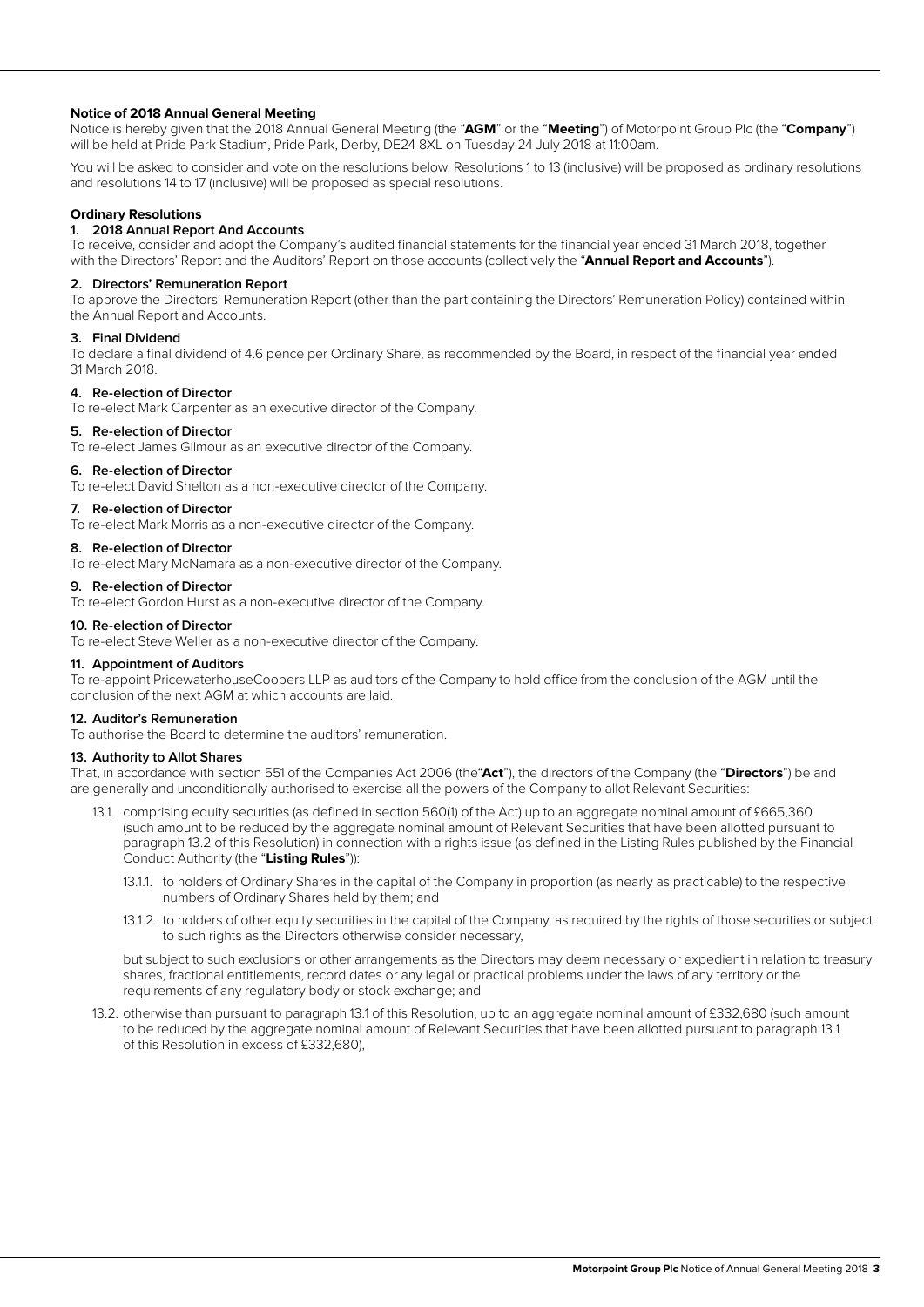provided that (unless previously revoked, varied or renewed) these authorities shall expire at the conclusion of the next AGM of the Company after the passing of this Resolution or at the close of business on 24 October 2019 (whichever is the earlier), save that, in each case, the Company may make an offer or agreement before the authority expires which would or might require Relevant Securities to be allotted after the authority expires and the Directors may allot Relevant Securities pursuant to any such offer or agreement as if the authority had not expired.

In this Resolution, "**Relevant Securities**" means shares in the Company or rights to subscribe for or to convert any security into shares in the Company; a reference to the allotment of Relevant Securities includes the grant of such a right; and a reference to the nominal amount of a Relevant Security which is a right to subscribe for or to convert any security into shares in the Company is to the nominal amount of the shares which may be allotted pursuant to that right.

These authorities are in substitution for and shall replace all existing authorities (which, to the extent unused at the date of this Resolution, are revoked with immediate effect), but without prejudice to any allotment of shares or grant of rights already made, offered or agreed to be made pursuant to such authorities.

## **Special Resolutions**

## **14. Disapplication of Pre-emption Rights**

That, subject to the passing of Resolution 13, the Directors are given power pursuant to section 570 and section 573 of the Act to allot equity securities (as defined in section 560(1) of the Act) for cash under the authority given by that Resolution and/or to sell Ordinary Shares held by the Company as treasury shares for cash as if section 561 of the Act did not apply to any such allotment or sale, such power to be limited:

- 14.1. to the allotment of equity securities where such securities have been offered (whether by way of rights issue, open offer or otherwise) to holders of Ordinary Shares in proportion (as nearly as may be practicable) to their existing holdings of Ordinary Shares but subject to the Directors having the right to make such exclusions or other arrangements in connection with the offering as they deem necessary or expedient in relation to treasury shares, fractional entitlements, record dates, legal or practical problems under the laws in any territory or the requirements of any relevant regulatory body or stock exchange or any other matter; and
- 14.2. to the allotment of equity securities or sale of treasury shares (otherwise than under paragraph 14.1 above) up to an aggregate nominal amount of £49,902,

such power to expire at the end of the next AGM of the Company (or, if earlier, at the close of business on 24 October 2019) but, in each case, prior to its expiry the Company may make offers, and enter into agreements, which would, or might, require equity securities to be allotted (and treasury shares to be sold) after the power expires and the Directors may allot equity securities (and sell treasury shares) under any such offer or agreement as if the power had not expired.

## **15. Disapplication of Pre-emption Rights – Acquisitions**

That, subject to the passing of Resolution 13, the Directors are given power pursuant to section 570 and section 573 of the Act, in addition to any power given under Resolution 14, to allot equity securities (as defined in section 560(1) of the Act for cash under the authority given by paragraph 13.2 of Resolution 13 and/or to sell Ordinary Shares held by the Company as treasury shares for cash as if section 561 of the Act did not apply to any such allotment or sale, such power to be:

- 15.1. limited to the allotment of equity securities or sale of treasury shares up to an aggregate nominal amount of £49,902; and
- 15.2. used only for the purposes of financing (or refinancing, if the authority is to be used within six months after the original transaction) a transaction which the Board of the Company determines to be an acquisition or other capital investment of a kind contemplated by the Statement of Principles on Disapplying Pre-Emption Rights most recently published by the Pre-Emption Group prior to the date of this notice,

such power to expire at the end of the next AGM of the Company (or, if earlier, at the close of business on 24 October 2019) but, in each case, prior to its expiry the Company may make offers, and enter into agreements, which would, or might, require equity securities to be allotted (and treasury shares to be sold) after the power expires and the Directors may allot equity securities (and sell treasury shares) under any such offer or agreement as if the power had not expired.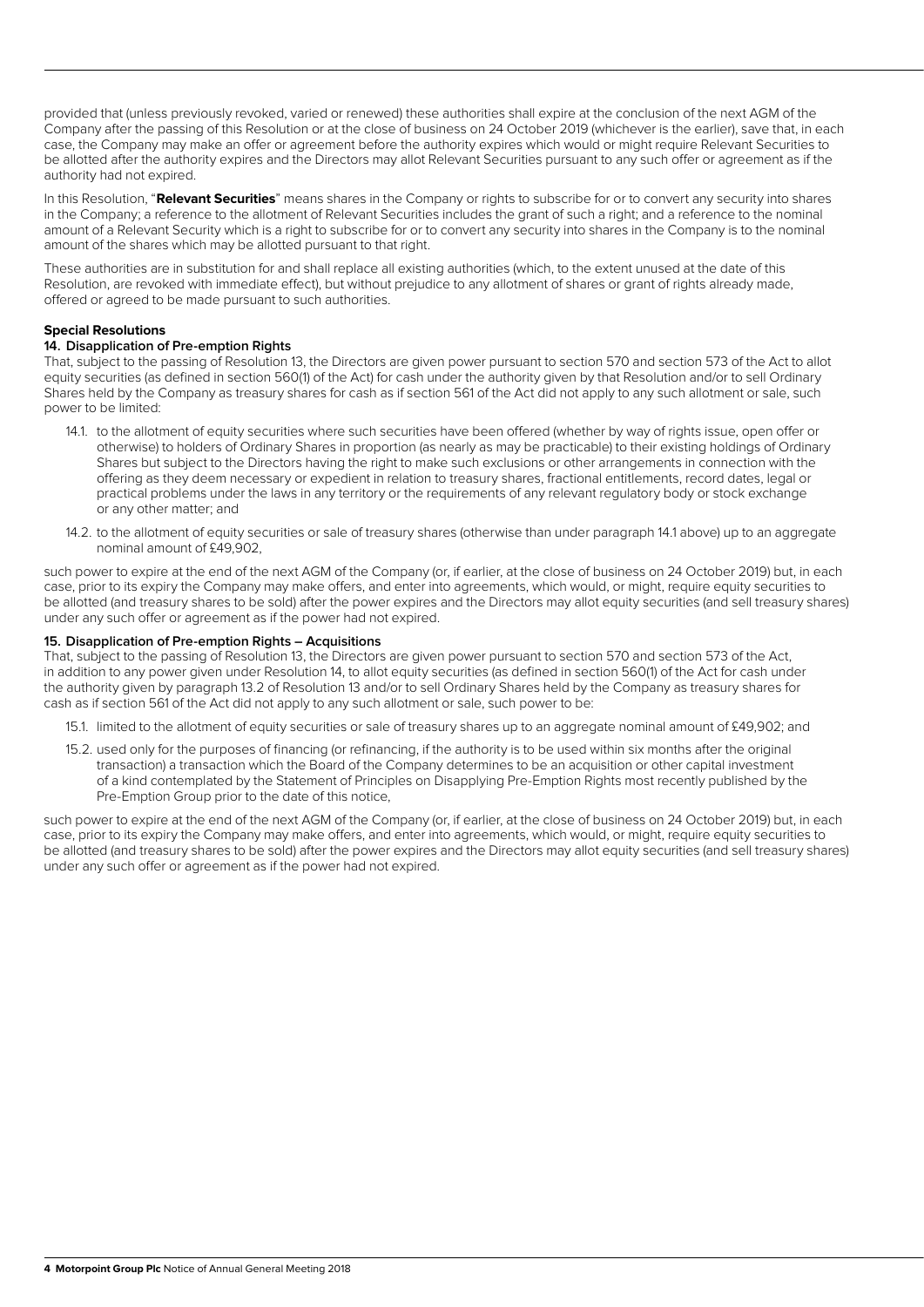## **16. Authority for Market Purchase of Shares**

That, pursuant to section 701 of the Act, the Company be and is hereby generally and unconditionally authorised to make market purchases (as defined in section 693(4) of the Act) of Ordinary Shares of £0.01 each in the capital of the Company, provided that:

- 161. the maximum number of such shares that may be purchased is 9,980,402 (representing approximately 10% of the Company's issued Ordinary Share capital); and
- 16.2. the minimum price which may be paid for each such Ordinary Share is its nominal value and the maximum price is the higher of 105% of the average of the middle market quotations for an Ordinary Share as derived from the London Stock Exchange Daily Official List for the five business days immediately before the purchase is made and the price which is the higher of the last independent trade and the amount stipulated by article 5 of the EU Market Abuse Regulation (596/2014) (as supplemented by Commission Delegated Regulation (EU) 2016/1052) (in each case exclusive of expenses),

and (unless previously revoked, varied or renewed) this authority shall expire at the conclusion of the next AGM of the Company after the passing of this Resolution or at the close of business on 24 October 2019 (whichever is the earlier), save that the Company may enter into a contract to purchase Ordinary Shares before the expiry of this authority under which such purchase will or may be completed or executed wholly or partly after this authority expires and may make a purchase of Ordinary Shares pursuant to any such contract as if this authority had not expired.

#### **17. General Meeting Notice Period**

That a general meeting (other than an AGM) may be called on not less than 14 clear days' notice.

By order of the Board

## **Manjit K Virk**

**Company Secretary** 21 June 2018

Registered Office: Motorpoint Chartwell Drive West Meadows Industrial Estate Derby DE21 6BZ

Company Number: 10119755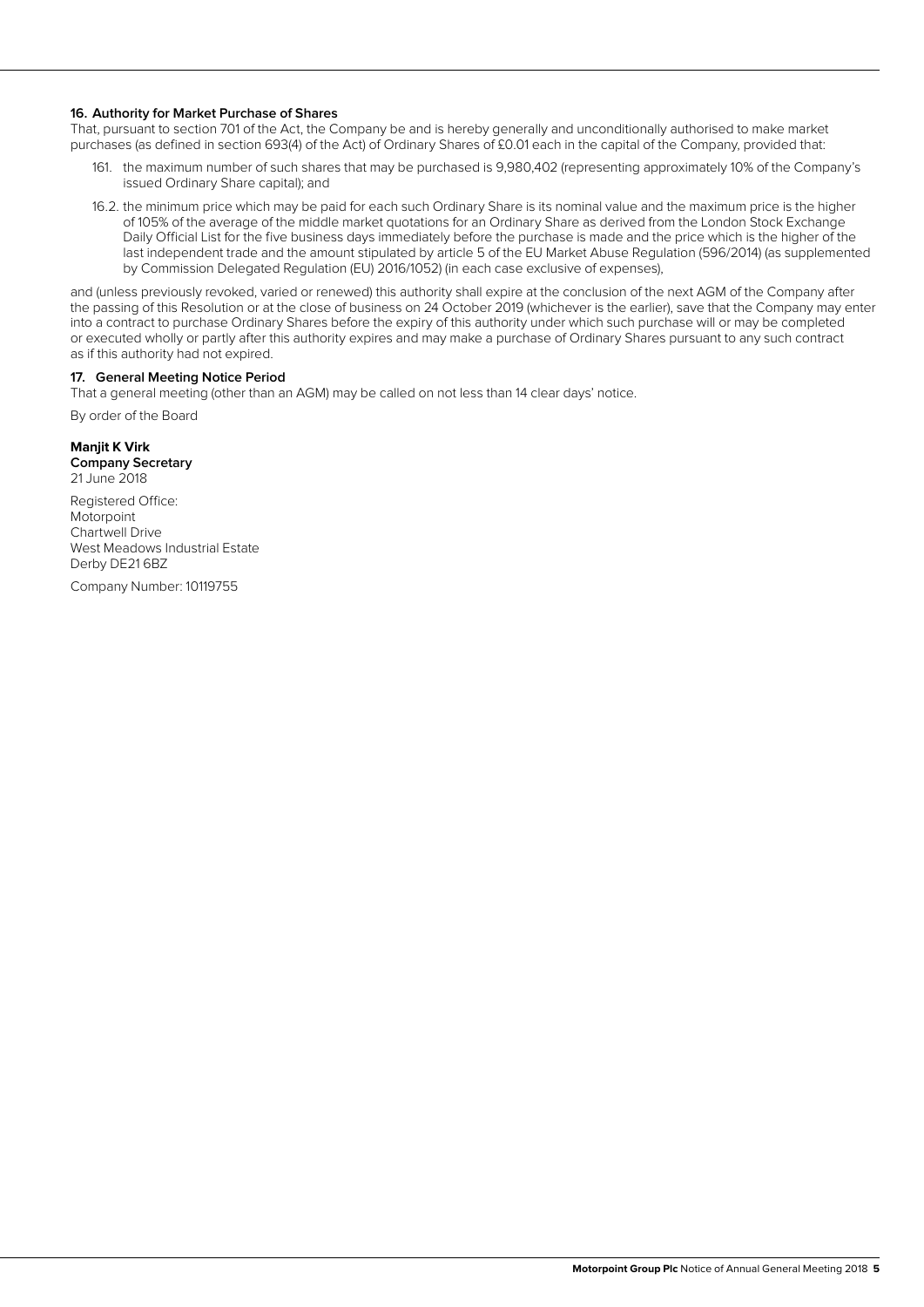## **Notes to the Notice of Annual General Meeting**

#### **Entitlement to attend and vote**

1. Only persons entered on the register of members of the Company at close of business on 20 July 2018 (or, if this meeting is adjourned, at close of business on the day two days (excluding non-working days) prior to the adjourned meeting) ("**Shareholders**") shall be entitled to attend, speak and vote at the meeting. Changes to the register of members after the relevant deadline shall be disregarded in determining the rights of any person to attend and vote at the meeting.

## **Website giving information regarding the meeting**

2. Information regarding the meeting, including the information required by section 311A of the Act, can be found at www.motorpointplc.com.

#### **Attending in person**

3. If you wish to attend the meeting in person, please arrive by 10:45am to allow sufficient time for registration and security clearance. Documents will also be made available for inspection prior to the AGM at 10:45am. Please bring your attendance document with you. This will be either the tear off portion of your Proxy Form or, for those registered for electronic communications, please bring a copy of the email you will have received.

## **Appointment of proxies**

4. If you are a Shareholder who is entitled to attend and vote at the meeting, you are entitled to appoint one or more proxies to exercise all or any of your rights to attend, speak and vote at the meeting and you should have received a Proxy Form. A proxy does not need to be a Shareholder but must attend the Meeting to represent you. You can only appoint a proxy using the procedures set out in these notes and the notes to the Proxy Form.

5. If you are not a Shareholder of the Company but you have been nominated by a Shareholder of the Company to enjoy information rights, you do not have a right to appoint any proxies under the procedures set out in this "Appointment of proxies" section. Please read the section "Nominated persons" below.

6. You may appoint more than one proxy provided each proxy is appointed to exercise the rights attached to a different share or shares held by that Shareholder and a Proxy Form is completed for each proxy. To obtain additional Proxy Forms please contact the Registrar on 0871 664 0300 (calls cost 12p per minute plus your phone company's access charge. Calls outside the UK will be charged at the applicable international rate. Lines are open between 9.00am and 5.30pm, Monday to Friday excluding public holidays in England and Wales). You will need to state clearly on each Proxy Form the number of shares in relation to which the proxy is appointed. Failure to specify the number of shares to which each proxy appointment relates or specifying a number in excess of those held by the Shareholder will result in the proxy appointment being invalid. If you wish your proxy to speak on your behalf at the Meeting you will need to appoint your own choice of proxy (not the Chairman) and give your instructions to them directly.

#### 7. Shareholders can:

- appoint a proxy or proxies and give proxy instructions by returning the enclosed Proxy Form by post (see note 9);
- register their proxy appointment electronically (see note 10); and
- if a CREST member, register their proxy appointment by utilising the CREST electronic proxy appointment service (see note 11).

8. A vote withheld is not a vote in law, which means that the vote will not be counted in the calculation of votes for or against the resolution. If no voting indication is given, your proxy will vote or abstain from voting at his or her discretion. Your proxy will vote (or abstain from voting) as he or she thinks fit in relation to any other matter which is put before the meeting.

## **Appointment of proxy by post**

9. The notes to the Proxy Form explain how to direct your proxy how to vote on each resolution or withhold their vote.

To appoint a proxy using the Proxy Form, the form must be:

- completed and signed;
- sent or delivered to Link Asset Services (the "**Registrar**") at The Registry, 34 Beckenham Road, Beckenham, Kent BR3 4TU; and
- received by the Registrar by 11:00am on Friday 20 July 2018.

In the case of a Shareholder which is a company, the Proxy Form must be executed under its common seal or signed on its behalf by an officer of the company or an attorney for the Company.

Any power of attorney or any other authority under which the Proxy Form is signed (or a duly certified copy of such power or authority) must be included with the Proxy Form.

If you have not received a Proxy Form and believe that you should have one, or if you require additional Proxy Forms, please contact the Registrar on 0871 664 0300 (calls cost 12p per minute plus your phone company's access charge. Calls outside the UK will be charged at the applicable international rate. Lines are open between 9.00am and 5.30pm, Monday to Friday excluding public holidays in England and Wales).

## **Appointment of proxies electronically**

10. Alternatively Electronic Proxy Appointment ("**EPA**") is available for the AGM. EPA enables Shareholders to lodge their proxy appointment by electronic means via a website provided by the Registrar, at www.signalshares.com. Any proxies appointed electronically must be received by the Registrar by 11:00am on Friday 20 July 2018.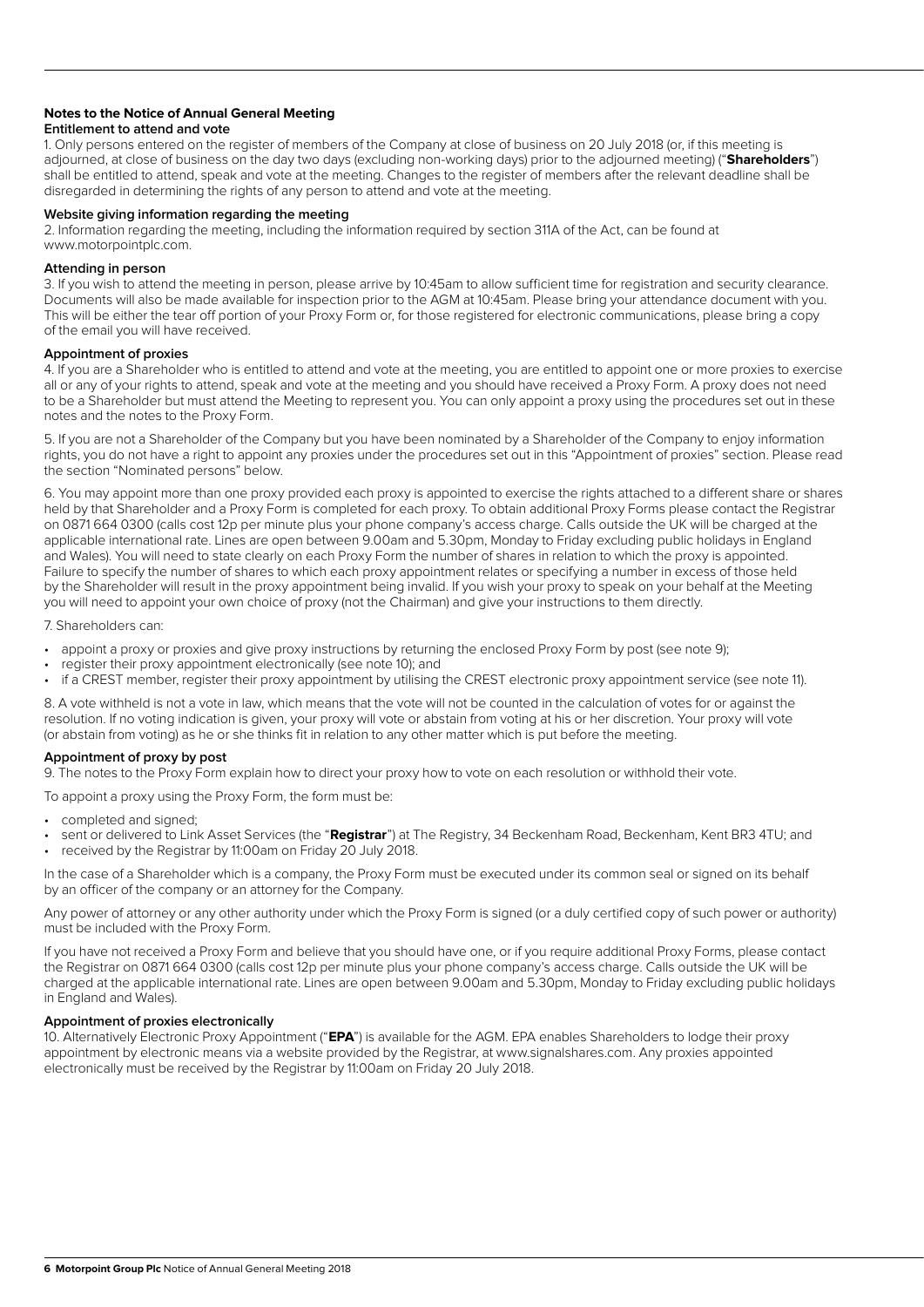## **Appointment of proxies through CREST**

11. CREST members who wish to appoint a proxy or proxies by utilising the CREST electronic proxy appointment service may do so for the meeting and any adjournment(s) of it by using the procedures described in the CREST Manual (available via www.euroclear.com). CREST Personal Members or other CREST sponsored members, and those CREST members who have appointed a voting service provider(s), should refer to their CREST sponsor or voting service provider(s), who will be able to take the appropriate action on their behalf.

For a proxy appointment or instructions made using the CREST service to be valid, the appropriate CREST message (a "**CREST Proxy Instruction**") must be properly authenticated in accordance with Euroclear UK & Ireland Limited's ("**EUI**") specifications and must contain the information required for such instructions, as described in the CREST Manual. The message, regardless of whether it constitutes the appointment of a proxy or is an amendment to the instruction given to a previously appointed proxy, must, in order to be valid, be transmitted so as to be received by our CREST Issuer Agent (ID is RA10) no later than 11:00am on Friday 20 July 2018, or, in the event of an adjournment of the Meeting, 48 hours (excluding hours falling within non-working days) before the adjourned Meeting. For this purpose, the time of receipt will be taken to be the time (as determined by the timestamp applied to the message by the CREST Applications Host) from which the issuer's agent is able to retrieve the message by enquiry to CREST in the manner prescribed by CREST. After this time, any change of instructions to proxies appointed through CREST should be communicated to the appointee through other means.

CREST members and, where applicable, their CREST sponsors or voting service providers should note that EUI does not make available special procedures in CREST for any particular message. Normal system timings and limitations will therefore apply in relation to the input of CREST Proxy Instructions. It is the responsibility of the CREST member concerned to take (or, if the CREST member is a CREST personal member or sponsored member, or has appointed a voting service provider(s), to procure that his/her CREST sponsor or voting service provider(s) take(s)) such action as shall be necessary to ensure that a message is transmitted by means of the CREST system by any particular time. In this connection, CREST members and, where applicable, their CREST sponsors or voting service providers are referred, in particular, to those sections of the CREST Manual concerning practical limitations of the CREST system and timings.

The Company may treat as invalid a CREST Proxy Instruction in the circumstances set out in regulation 35(5)(a) of the Uncertificated Securities Regulations 2001.

## **Appointment of proxy by joint holders**

12. In the case of joint holders, where more than one of the joint holders completes a proxy appointment, only the appointment submitted by the most senior holder will be accepted. Seniority is determined by the order in which the names of the joint holders appear in the Company's register of members in respect of the joint holding (the first-named being the most senior).

## **Changing proxy instructions**

13. Shareholders may change proxy instructions by submitting a new proxy appointment using the methods set out above. Note that the cut-off time for receipt of proxy appointments also applies in relation to amended instructions; any amended proxy appointment received after the relevant cut-off time will be disregarded.

Where you have appointed a proxy using the hard-copy Proxy Form and would like to change the instructions using another hard-copy Proxy Form, please contact the Registrar on 0871 664 0300 (calls cost 12p per minute plus your phone company's access charge. Calls outside the UK will be charged at the applicable international rate. Lines are open between 9.00am and 5.30pm, Monday to Friday excluding public holidays in England and Wales).

If you submit more than one valid proxy appointment, the appointment received last before the latest time for the receipt of proxies will take precedence.

#### **Termination of proxy appointment**

14. A Shareholder may revoke a proxy instruction but to do so you will need to inform the Company in writing by sending a signed hard-copy notice clearly stating your intention to revoke your proxy appointment to the Registrar at The Registry, 34 Beckenham Road, Beckenham, Kent BR3 4TU. In the case of a Shareholder which is a company, the revocation notice must be executed under its common seal or signed on its behalf by an officer of the company or an attorney for the company. Any power of attorney or any other authority under which the revocation notice is signed (or a duly certified copy of such power or authority) must be included with the revocation notice. In either case, the revocation notice must be received by the Registrar no later than 11:00am on Friday 20 July 2018.

If you attempt to revoke your proxy appointment but the revocation is received after the time specified, your original proxy appointment will remain valid unless you attend the meeting and vote in person.

Appointment of a proxy does not preclude you from attending the meeting and voting in person. If you have appointed a proxy and attend the Meeting in person, your proxy appointment will automatically be terminated.

## **Corporate representatives**

15. A corporation which is a Shareholder can appoint one or more corporate representatives who may exercise, on its behalf, all its powers as a Shareholder provided that no more than one corporate representative exercises powers over the same share.

## **Issued shares and total voting rights**

16. As at 18 June 2018, which is the latest practicable date before publication of this notice, the Company's issued share capital comprised 99,804,023 Ordinary Shares of £0.01 each. Each Ordinary Share carries the right to one vote at a general meeting of the Company and, therefore, the total number of voting rights in the Company as at open of business on 18 June 2018 is 99,804,023.

The Company's website will include information on the number of shares and voting rights.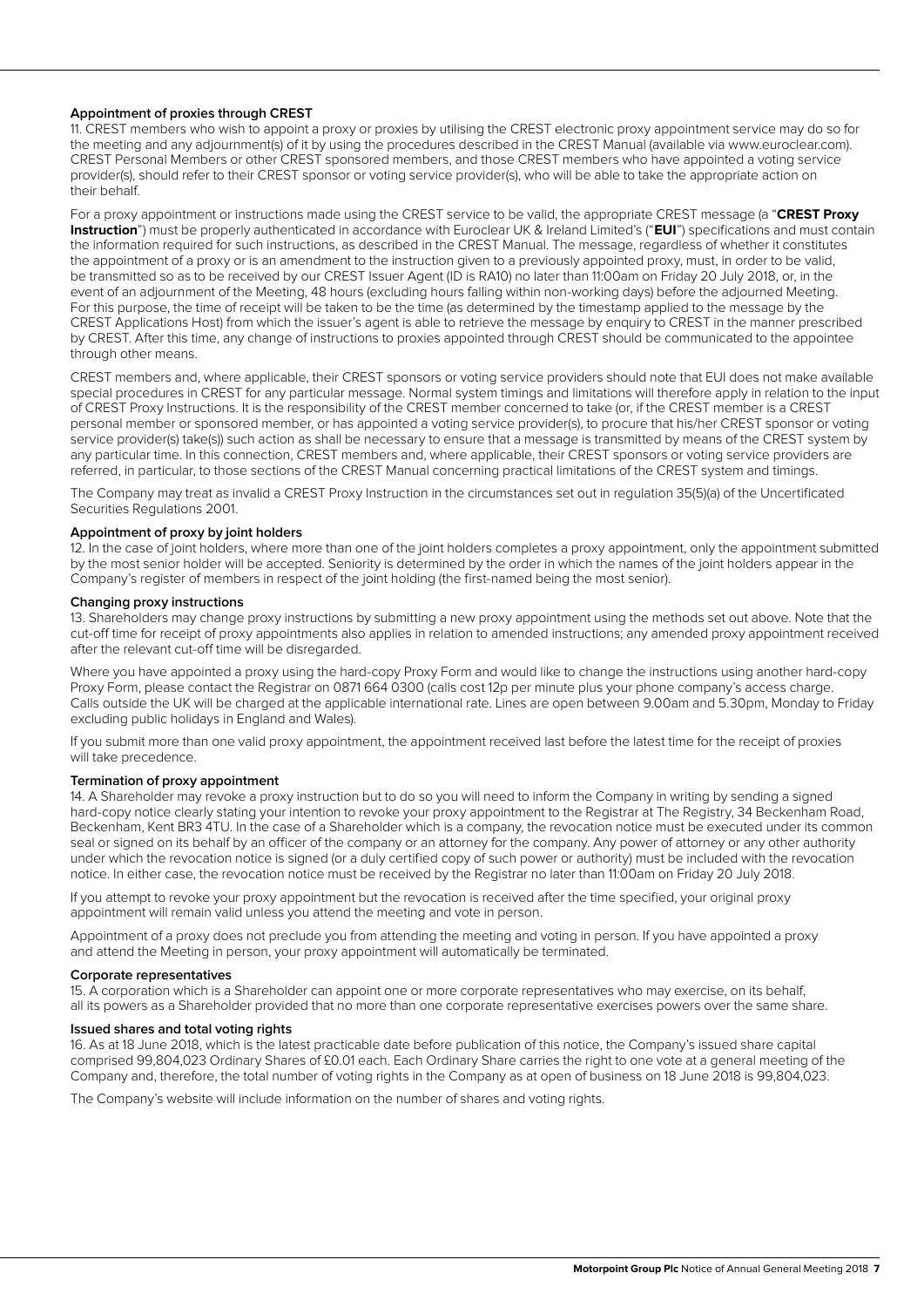## **Questions at the Meeting**

17. Any Shareholder attending the Meeting has the right to ask questions. The Company must answer any question you ask relating to the business being dealt with at the Meeting unless:

- answering the question would interfere unduly with the preparation for the Meeting or involve the disclosure of confidential information; or
- the answer has already been given on a website in the form of an answer to a question; or

• it is undesirable in the interests of the Company or the good order of the Meeting that the question be answered.

#### **Website publication of audit concerns**

18. Under section 527 of the Act, a Shareholder or Shareholders meeting the threshold requirements set out in that section, have the right to request the Company to publish on its website a statement setting out any matter that such Shareholders propose to raise at the Meeting relating to the audit of the Company's accounts (including the Auditor's Report and the conduct of the audit) that are to be laid before the Meeting.

Where the Company is required to publish such a statement on its website:

- it may not require the Shareholders making the request to pay any expenses incurred by the Company in complying with the request; • it must forward the statement to the Company's auditors no later than the time the statement is made available on the Company's
- website; and the statement may be dealt with as part of the business of the Meeting.

The request:

- may be in hard-copy form or in electronic form (see note 19 below);
- either set out the statement in full or, if supporting a statement sent by another Shareholder, clearly identify the statement which is being supported;
- must be authenticated by the person or persons making it (see note 19 below); and
- be received by the Company at least one week before the meeting.

#### **Submission of hard-copy and electronic requests and authentication requirements**

19. Where a Shareholder or Shareholders wish to request the Company to publish audit concerns (see note 18), such request be must be made by either sending:

- a hard-copy request which is signed by you and states your full name and address to the Company Secretary at Motorpoint Group Plc, Chartwell Drive, West Meadows Industrial Estate, Derby, DE21 6BZ; or
- a request which states your full name and address to Manjit.Virk@motorpoint.co.uk. Please state "AGM" in the subject line of the email.

#### **Nominated persons**

20. If you are a person who has been nominated under section 146 of the Act to enjoy information rights ("**Nominated Person**"):

- you may have a right under an agreement between you and the Shareholder of the Company who has nominated you to have information rights ("**Relevant Shareholder**") to be appointed or to have someone else appointed as a proxy for the Meeting;
- if you either do not have such a right or if you have such a right but do not wish to exercise it, you may have a right under an agreement between you and the Relevant Shareholder to give instructions to the Relevant Shareholder as to the exercise of voting rights; and
- your main point of contact in terms of your investment in the Company remains the Relevant Shareholder (or, perhaps, your custodian or broker) and you should continue to contact them (and not the Company) regarding any changes or queries relating to your personal details and your interest in the Company (including any administrative matters). The only exception to this is where the Company expressly requests a response from you.

The rights relating to proxies set out in note 4 do not apply directly to nominated persons.

## **Voting**

21. Voting on all resolutions will be conducted by way of a poll rather than on a show of hands. This is a more transparent method of voting as Shareholders' votes are counted according to the number of shares registered in their names.

As soon as practicable following the Meeting, the results of the voting will be announced via a Regulatory Information Service and also placed on the Company's website.

## **Documents on display**

22. Copies of the service contracts of the executive Directors and the non-executive Directors' contracts for services are available for inspection at the Company's registered office during normal business hours and at the place of the meeting from at least 15 minutes prior to the meeting until the end of the meeting.

## **Communication**

23. You may not use any electronic address provided either:

- in this Notice of AGM; or
- any related documents (including the Chairman's letter and Proxy Form),

to communicate with the Company for any purposes other than those expressly stated.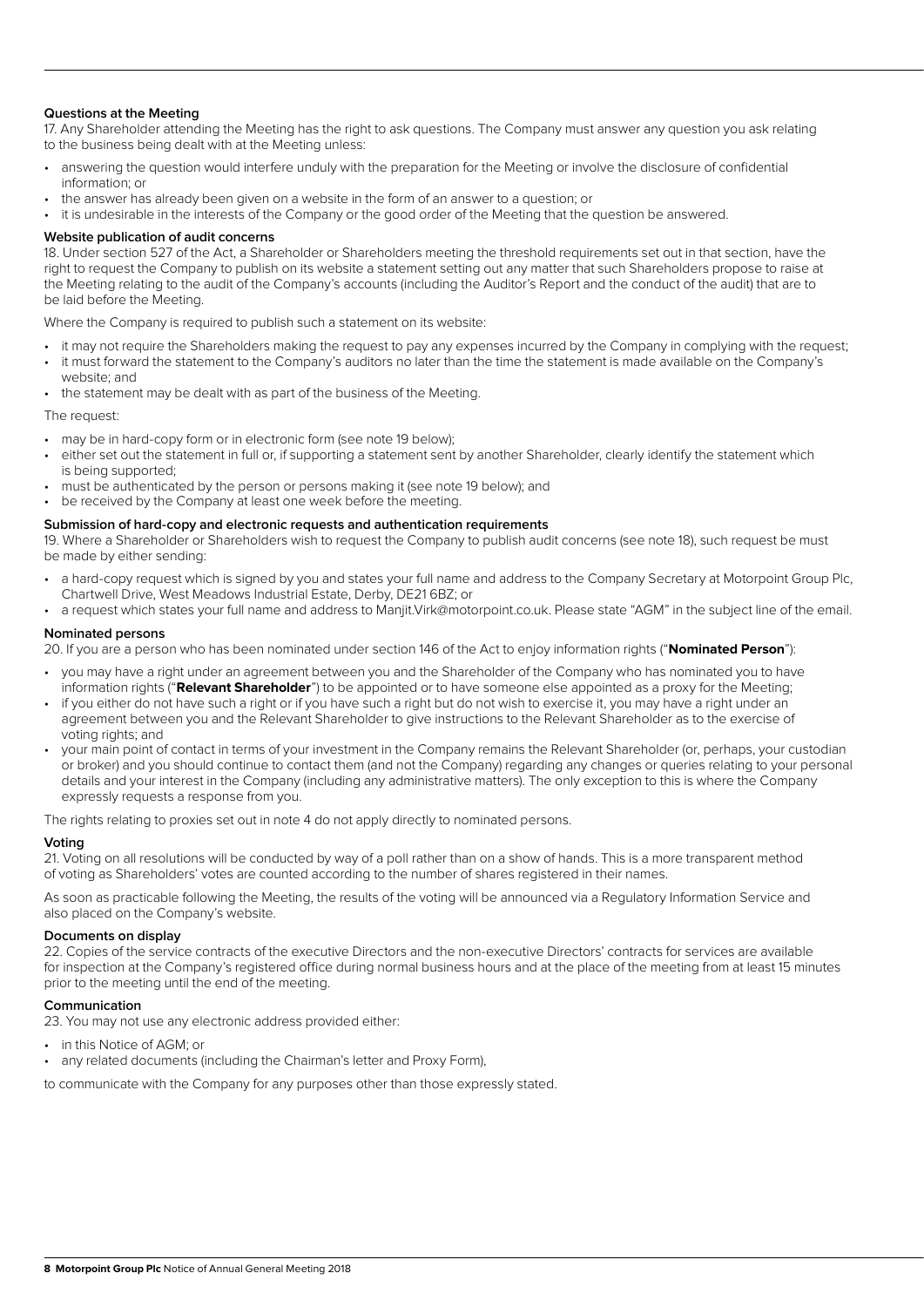## **Explanatory Notes to Resolutions**

An explanation of each of the resolutions is set out below.

#### **Resolution 1: Reports and Accounts**

The Directors are required to present to the meeting the audited accounts and the reports of the Directors and the auditors for the financial year ended 31 March 2018.

## **Resolution 2: Directors**' **Remuneration Report**

The Act requires the Company to produce a yearly report on Directors' remuneration (the "**Report**") and to put an annual resolution to shareholders for approval of that Report. The Directors' remuneration report for which approval is sought is set out on pages 46 to 52 of the Annual Report and Accounts for the financial year ended 31 March 2018. In accordance with the legislation, this vote will be advisory.

## **Resolution 3: Declaration of Dividend**

Final dividends must be approved by Shareholders but cannot exceed the amount recommended by the Directors.

Our Registrar continues to offer its Dividend Reinvestment Plan ("**DRIP**") which will be available for the dividend. The DRIP enables the Registrar to use your cash dividend to buy additional shares in the Company on your behalf. If you have already elected for the DRIP, you will not need to re-apply.

For further information please the Registrar, contact details are on the front page of this notice.

#### **Resolutions 4 to 10 (inclusive): Re-appointment of Directors**

In accordance with the UK Corporate Governance Code, all of the Directors are seeking reappointment. The Board, having considered the mix of skills, knowledge and experience of each of the Directors, confirms that it remains satisfied that each of the Directors continues to perform his or her duties effectively. Biographical details of these Directors are set out below.

**Mark Morris** Non-Executive Chairman

**Date of appointment:** 12 April 2016

## **Committee memberships:** Nomination (Chair)

**Background and career:** Mark has been Chairman of Motorpoint Limited since January 2013 and prior to that had been chairman on a consultancy basis from December 2010. He has 20 years' experience in motor retail having been finance director and then managing director of Sytner Group plc. Prior to his role at Sytner Group, Mark was in audit, business advisory and corporate finance with Price Waterhouse where he qualified as a Chartered Accountant.

**Areas of expertise:** Motor retail & finance

**Significant external roles:** None

**Mark Carpenter** Chief Executive Officer ("**CEO**")

**Date of appointment:** 12 April 2016

#### **Committee memberships:** Compliance, Nomination

**Background and career:** Mark was appointed CEO of Motorpoint Limited in May 2013 following two years as Chief Financial Officer. He has 16 years' experience in motor retail and was previously finance director of Sytner Group plc from 2005 to 2010. Prior to this, Mark was with Andersen, where he qualified as a Chartered Accountant.

**Areas of expertise:** Motor retail & finance **Significant external roles:** None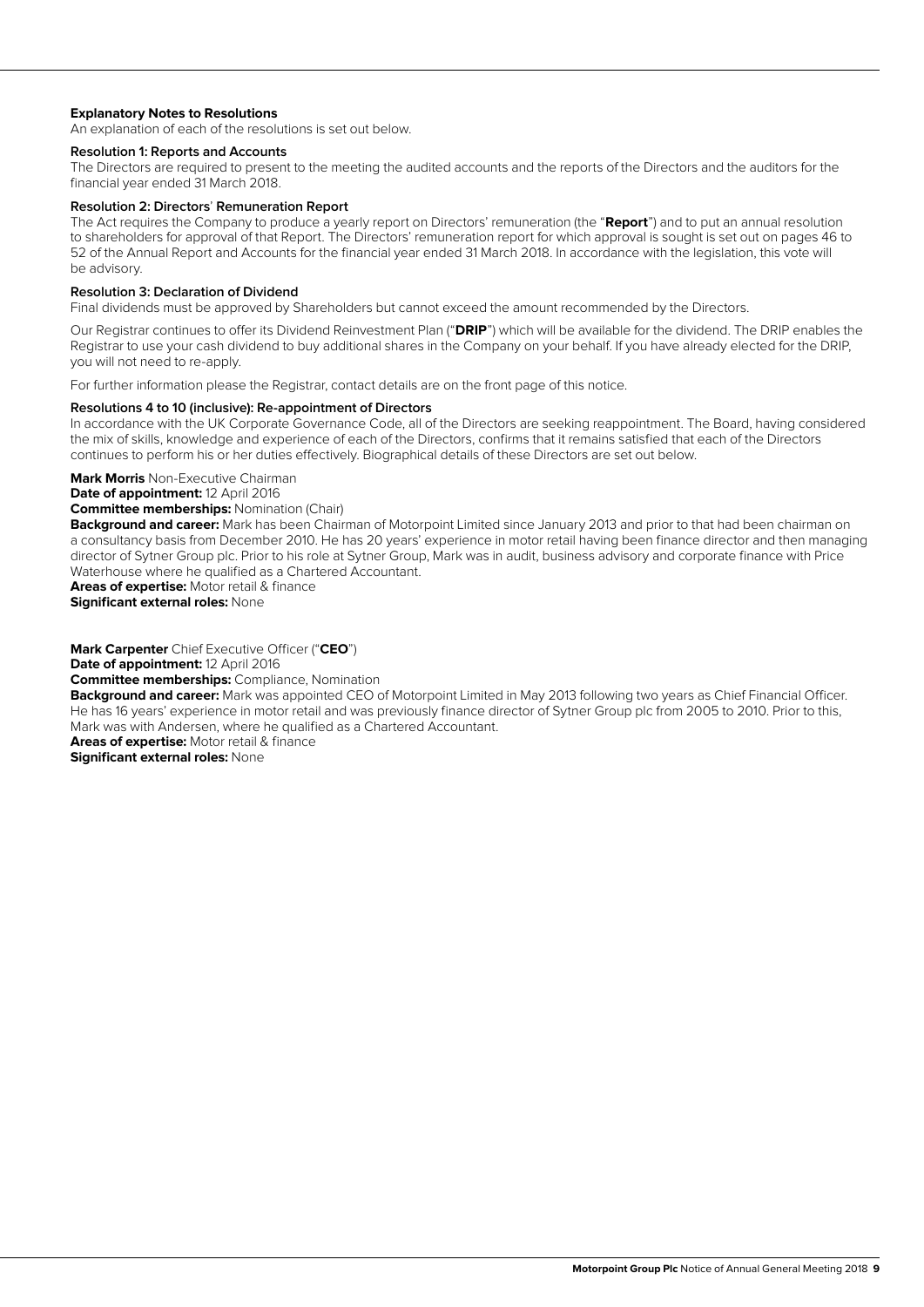**James Gilmour** Chief Financial Officer **Date of appointment:** 12 April 2016 **Committee memberships:** Compliance **Background and career:** James has been CFO of Motorpoint Limited since August 2015. He has 10 years' experience in retail, having previously held a number of finance positions at Tesco, including two years as finance director of Tesco Slovakia. Prior to Tesco, James held positions with Volvo Financial Services and with Deloitte, where he qualified as a Chartered Accountant. **Areas of expertise:** Motor retail, general retail and finance **Significant external roles:** None **David Shelton** Non-Executive Director **Date of appointment:** Executive from 12 April 2016 to 31 March 2018 **Committee memberships:** None **Background and career:** David co-founded Motorpoint in March 1998 following a 10 year career as buying director for Motorhouse.

David became a NED on 1 April 2018 having previously been an Executive Director.

**Areas of expertise:** Motor retail

**Significant external roles:** Director of Shoby Properties Limited and Shoby Investments Limited

**Gordon Hurst** Independent Non-Executive Director **Date of appointment:** 13 May 2016 **Committee memberships:** Audit (Chair), Remuneration, Nomination **Background and career:** Gordon spent the majority of his executive career with Capita plc where he spent 27 years, including 19 years as group finance Director. Gordon trained as a Chartered Accountant with Coopers & Lybrand. **Areas of expertise:** Finance **Significant external roles:** None

**Mary McNamara** Senior Independent Non-Executive Director **Date of appointment:** 13 May 2016 (Senior Independent Director from 21 October 2016) **Committee memberships:** Remuneration (Chair), Audit, Nomination **Background and career:** Mary was CEO of the commercial division and board director of the banking division at Close Brothers Group PLC. She spent 17 years with GE in a number of leadership roles, including CEO of the European Fleet Services business. Mary has also spent time with Skandia and 14 years at Harrods. **Areas of expertise:** Financial Services

**Significant external roles:** OneSavings Bank plc – Chair of Remuneration Committee, Dignity plc

**Steve Weller** Independent Non-Executive Director

**Date of appointment:** 13 May 2016

**Committee memberships:** Audit, Remuneration, Nomination

**Background and career:** Steve is CEO of uSwitch.com, one of the leading comparison websites, where he has been since 2006. uSwitch.com was expanded rapidly under Steve's leadership where he successfully completed a management buy-out in 2013 with LDC and subsequently sold the business to ZPG plc in 2015. Prior to this Steve was involved in a number of roles in the telecoms industry, including with Orange.

**Areas of expertise:** E-commerce and online **Significant external roles:** CEO of uSwitch.com

Under the Listing Rules, the Company is also required to provide details of (i) any previous or existing relationship, transaction or arrangement between an Independent Director and the Company, its Directors, any controlling Shareholder or any associate of a controlling shareholder; (ii) why the Company considers the proposed Independent Director will be an effective Director; (iii) how the Company has determined that the proposed Director is an Independent Director; and (iv) the process by which the Company has selected each Independent Director. This information can be found in the Annual Report and Accounts.

## **Resolutions 11 & 12: Appointment of Auditors**

The Company is required to appoint auditors at each general meeting at which accounts are laid before the Company, to hold office until the end of the next such meeting. Resolution 11 proposes the appointment and, in accordance with standard practice, Resolution 12 gives authority to the Directors to determine the remuneration to be paid to the auditors.